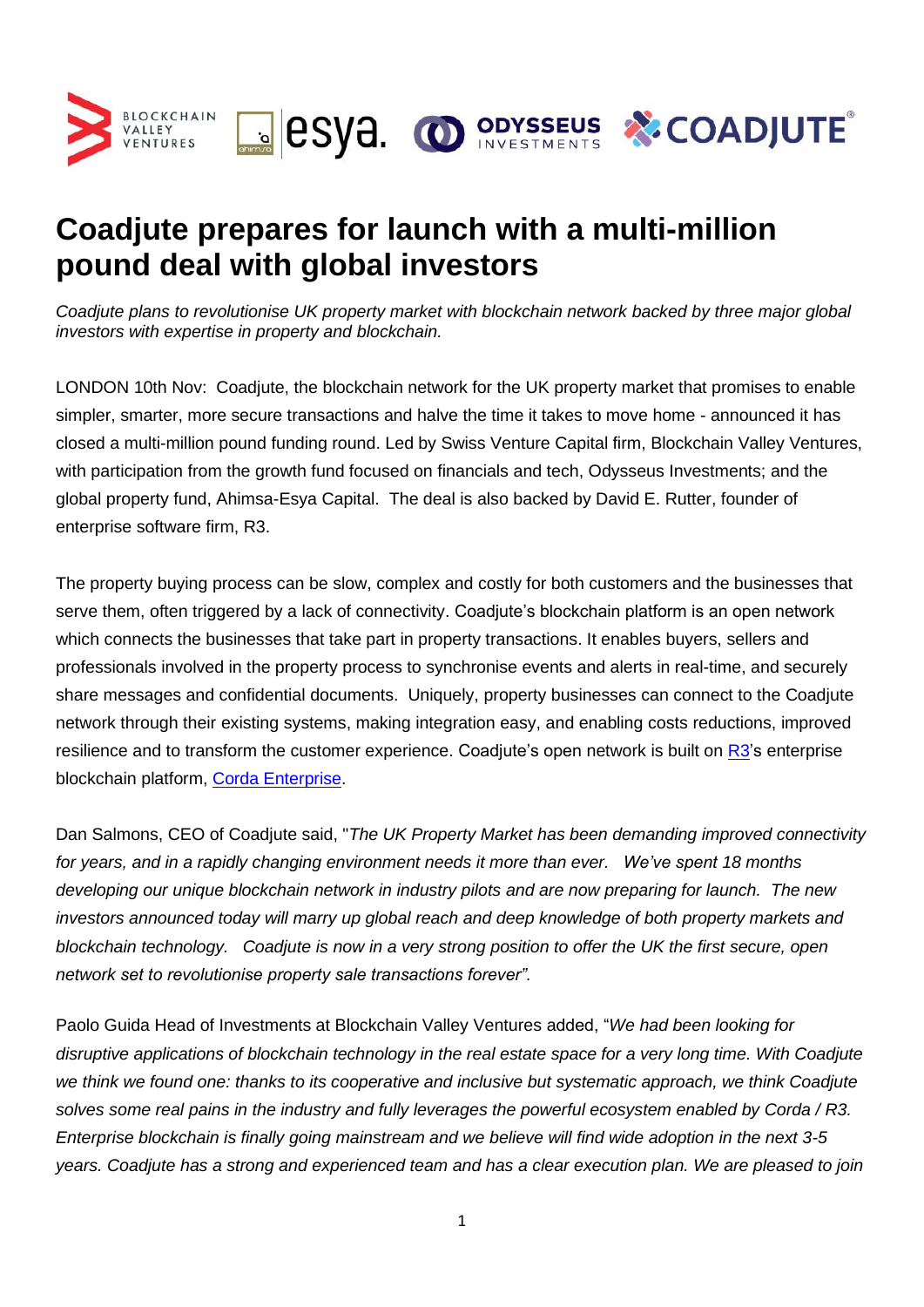*Coadjute with other investors who share a common vision of the direction the property market shall follow in the next few years."*

Anish Malhotra, General Partner, Ahimsa-Esya Capital, and co-founder of global real estate investment platform Plotify, commented, "*Ahimsa-Esya is proud to be an investor in Coadjute's vision, one that will address an age-old issue in the UK property markets--disconnectedness. With our years of experience in global real estate, we are all too familiar with these pain points and are confident Coadjute's offer will secure significant adoption across the UK and further afield*."

Adam Battersby, CEO of Odysseus Investments added, "*Coadjute shares Odysseus Investment's vision of applying technology to disrupt the foundations of industries. By using R3 Corda technology, Coadjute is delivering innovation by using enabling technologies like blockchain to deliver a ground-breaking customer experience. The Coadjute team has a track record of success and we are excited at the potential to partner on improving the efficiency of property purchases and mortgage decisioning. Despite the current industry challenges, with the platform, Coadjute is building the outlook for the real estate industry to remain bright.*"

The announcement follows the successful customer trials last year of Coadjute's innovative blockchain property network, and the confirmation in June that Coadjute would be partnering with four of the leading property platforms, dezrez, Reapit, MRI, Redbrick and VTUK.

**Contacts**: Email: [javier@coadjute.com](mailto:javier@coadjute.com) **|** [www.coadjute.com](http://www.coadjute.com/)

# $\overline{\mathbf{m}}$   $\mathbf{v}$   $\overline{\mathbf{m}}$

### **About Coadjute**

Coadjute is a blockchain property technology business headquartered in London. Our open network is designed to cut the cost and increase the speed of property transactions by connecting the businesses that power property market operations. Over the last 18 months we have conducted trials with over 40 leading businesses in the property industry, and we are due to launch the network in the UK later in 2020.

#### **About Blockchain Valley Ventures**

Blockchain Valley Ventures is a Switzerland-based company that was launched in 2018 in the center of the world-famous Crypto Valley. BVV came to life as a spin-off from Lykke Corporation, a pioneer in blockchain-based trading. The team, consisting of successful entrepreneurs, finance professionals and business executives, aim to address the clear market opportunity for smart investments in the blockchain ecosystem. Through its venture capital, its digital asset and corporate finance advisory practice, BVV is pioneering a hybrid approach to evaluating, developing and investing in blockchain-enabled businesses combining venture capital with token offerings.